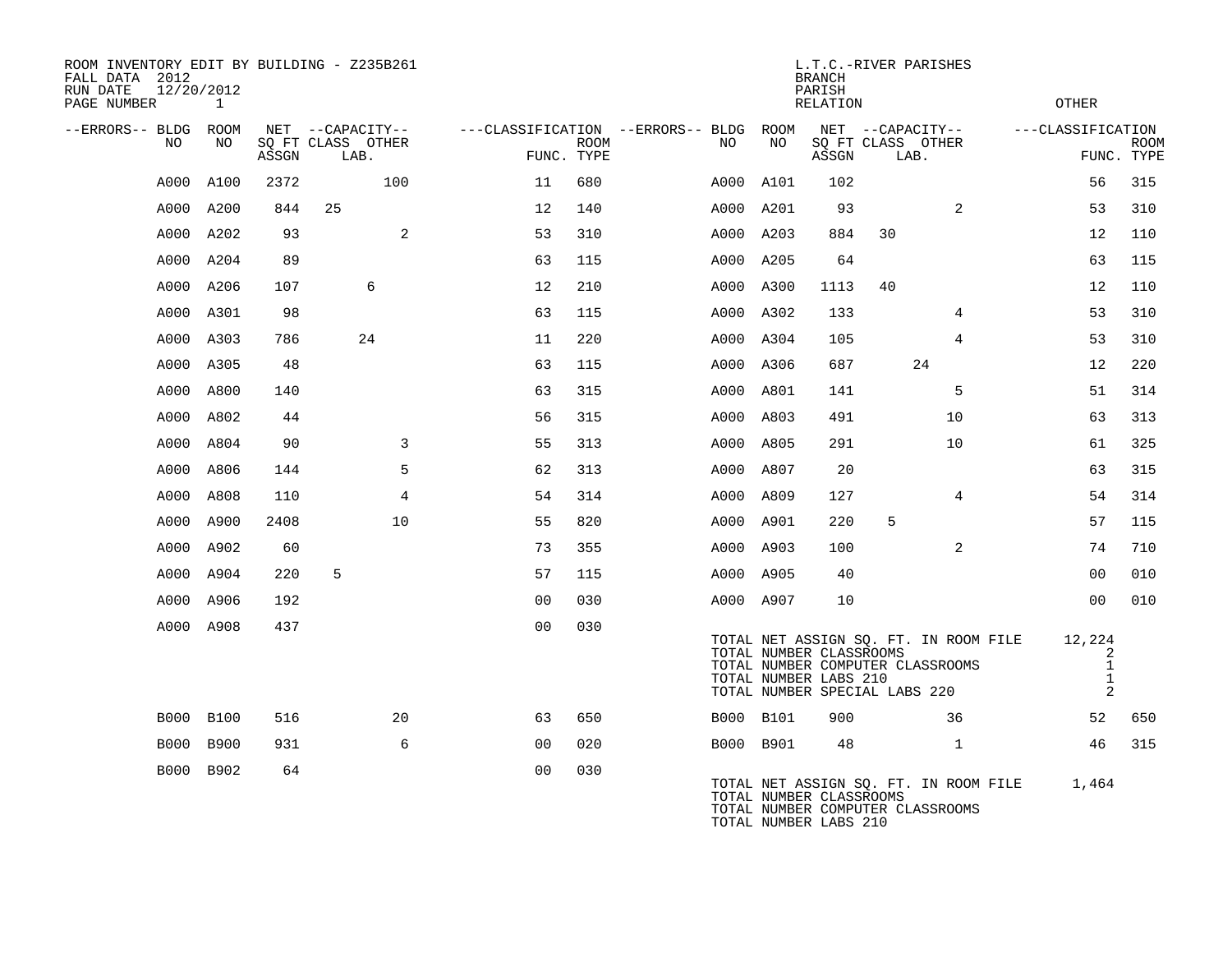| ROOM INVENTORY EDIT BY BUILDING - Z235B261<br>FALL DATA 2012<br>RUN DATE<br>PAGE NUMBER | 12/20/2012<br>2  |       |    |                           |                |                           |                                   |           |      | <b>BRANCH</b><br>PARISH<br><b>RELATION</b> |                               | L.T.C.-RIVER PARISHES                                                     | <b>OTHER</b>      |             |
|-----------------------------------------------------------------------------------------|------------------|-------|----|---------------------------|----------------|---------------------------|-----------------------------------|-----------|------|--------------------------------------------|-------------------------------|---------------------------------------------------------------------------|-------------------|-------------|
| --ERRORS-- BLDG                                                                         | ROOM             |       |    | NET --CAPACITY--          |                |                           | ---CLASSIFICATION --ERRORS-- BLDG |           | ROOM |                                            | NET --CAPACITY--              |                                                                           | ---CLASSIFICATION |             |
| NO                                                                                      | NO               | ASSGN |    | SQ FT CLASS OTHER<br>LAB. |                | <b>ROOM</b><br>FUNC. TYPE |                                   | NO.       | NO   | ASSGN                                      | SQ FT CLASS OTHER<br>LAB.     |                                                                           | FUNC. TYPE        | <b>ROOM</b> |
|                                                                                         |                  |       |    |                           |                |                           |                                   |           |      |                                            | TOTAL NUMBER SPECIAL LABS 220 |                                                                           |                   |             |
| C000                                                                                    | C100             | 970   |    | 28                        | 12             | 210                       |                                   | C000 C200 |      | 5062                                       |                               | 40                                                                        | 12                | 210         |
| C000                                                                                    | C201             | 480   | 15 |                           | 12             | 110                       |                                   | C000      | C202 | 210                                        |                               | 6                                                                         | 12                | 220         |
| C000                                                                                    | C <sub>203</sub> | 352   | 15 |                           | 63             | 115                       |                                   | C000 C204 |      | 352                                        |                               |                                                                           | 63                | 115         |
| C000                                                                                    | C300             | 1925  |    | 60                        | 11             | 210                       |                                   | C000      | C301 | 336                                        |                               | 4                                                                         | 62                | 310         |
| C000                                                                                    | C302             | 120   |    |                           | 63             | 315                       |                                   | C000 C303 |      | 120                                        |                               | 4                                                                         | 53                | 314         |
| C000                                                                                    | C304             | 506   | 20 |                           | 11             | 110                       |                                   | C000      | C400 | 1833                                       |                               | 30                                                                        | 12                | 210         |
| C000                                                                                    | C401             | 99    |    |                           | 63             | 115                       |                                   | C000      | C402 | 92                                         |                               | 4                                                                         | 53                | 310         |
| C000                                                                                    | C403             | 206   |    | 4                         | 53             | 310                       |                                   | C000      | C500 | 3363                                       |                               | 30                                                                        | 12                | 210         |
| C000                                                                                    | C501             | 210   |    |                           | 63             | 115                       |                                   | C000      | C502 | 195                                        |                               | $\overline{4}$                                                            | 53                | 310         |
| C000                                                                                    | C503             | 450   | 20 |                           | 12             | 110                       |                                   | C000      | C600 | 2552                                       |                               | 25                                                                        | 12                | 210         |
| C000                                                                                    | C601             | 450   | 20 |                           | 12             | 110                       |                                   | C000 C602 |      | 188                                        |                               | 2                                                                         | 53                | 310         |
| C000                                                                                    | C603             | 225   |    |                           | 63             | 215                       |                                   | C000      | C900 | 1714                                       |                               |                                                                           | 00                | 020         |
| C000                                                                                    | C901             | 150   |    | $\mathbf{2}$              | 56             | 315                       |                                   | C000      | C902 | 105                                        |                               |                                                                           | 00                | 030         |
| C000                                                                                    | C903             | 108   |    |                           | 0 <sub>0</sub> | 030                       |                                   | C000      | C904 | 130                                        | 4                             |                                                                           | 57                | 115         |
| C000                                                                                    | C905             | 250   |    |                           | 0 <sub>0</sub> | 010                       |                                   | C000      | C906 | 134                                        | 6                             |                                                                           | 57                | 115         |
| C000                                                                                    | C907             | 250   |    |                           | 73             | 730                       |                                   | C000 C908 |      | 38                                         |                               |                                                                           | 00                | 030         |
|                                                                                         | C000 C909        | 240   |    | 2                         | 0 <sub>0</sub> | 010                       |                                   | C000 C910 |      | 352<br>TOTAL NUMBER CLASSROOMS             |                               | TOTAL NET ASSIGN SQ. FT. IN ROOM FILE<br>TOTAL NUMBER COMPUTER CLASSROOMS | 72<br>21,312<br>4 | 730         |
|                                                                                         |                  |       |    |                           |                |                           |                                   |           |      | TOTAL NUMBER LABS 210                      | TOTAL NUMBER SPECIAL LABS 220 |                                                                           | 6<br>$\mathbf{1}$ |             |
| D000                                                                                    | D100             | 1770  |    | 15                        | 12             | 210                       |                                   | D000 D101 |      | 230                                        |                               | 8                                                                         | 12                | 220         |
| D000                                                                                    | D102             | 727   | 26 |                           | 12             | 110                       |                                   | D000      | D103 | 63                                         |                               |                                                                           | 0 <sub>0</sub>    | 030         |
| D000                                                                                    | D104             | 93    |    | 3                         | 62             | 310                       |                                   | D000 D105 |      | 95                                         |                               | $\mathbf{1}$                                                              | 46                | 310         |
| D000                                                                                    | D106             | 615   | 23 |                           | 12             | 110                       |                                   | D000      | D107 | 633                                        | 51                            |                                                                           | 11                | 110         |
| D000                                                                                    | D108             | 100   |    | 3                         | 53             | 310                       |                                   | D000      | D109 | 604                                        |                               | 26                                                                        | 12                | 240         |
|                                                                                         | D000 D110        | 100   |    | 3                         | 53             | 310                       |                                   | D000      | D117 | 3245                                       |                               | 80                                                                        | 12                | 210         |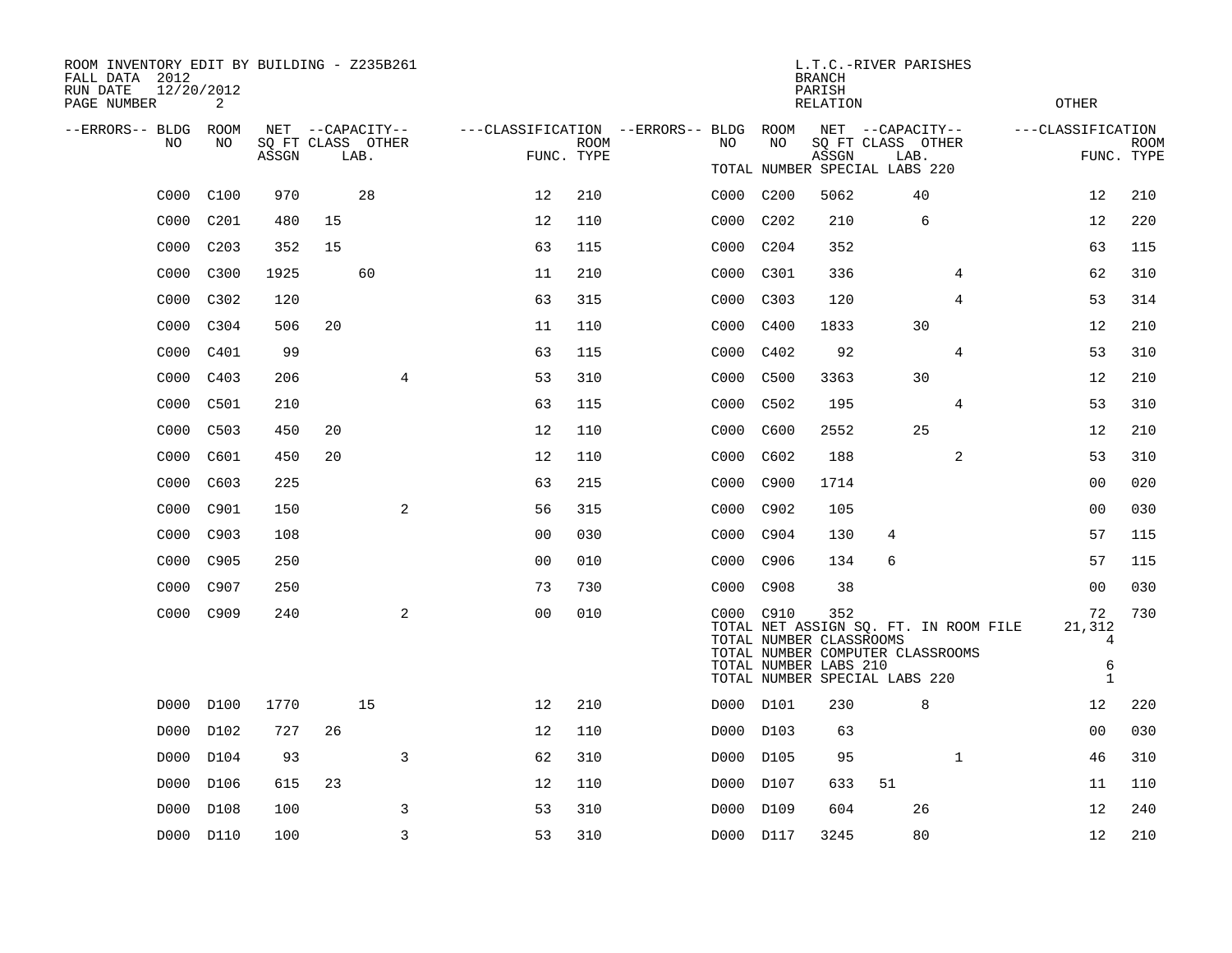| ROOM INVENTORY EDIT BY BUILDING - Z235B261<br>FALL DATA 2012<br>RUN DATE 12/20/2012<br>PAGE NUMBER | 3         |       |                           |              |                                                                                                |                    |    |           | <b>BRANCH</b><br>PARISH<br>RELATION                     |                                                          | L.T.C.-RIVER PARISHES                                                     | <b>OTHER</b>                                                       |             |
|----------------------------------------------------------------------------------------------------|-----------|-------|---------------------------|--------------|------------------------------------------------------------------------------------------------|--------------------|----|-----------|---------------------------------------------------------|----------------------------------------------------------|---------------------------------------------------------------------------|--------------------------------------------------------------------|-------------|
| --ERRORS-- BLDG ROOM                                                                               |           |       |                           |              | NET --CAPACITY-- - ---CLASSIFICATION --ERRORS-- BLDG ROOM NET --CAPACITY-- - ---CLASSIFICATION |                    |    |           |                                                         |                                                          |                                                                           |                                                                    |             |
| NO.                                                                                                | NO        | ASSGN | SO FT CLASS OTHER<br>LAB. |              |                                                                                                | ROOM<br>FUNC. TYPE | NO | NO        | ASSGN                                                   |                                                          | SQ FT CLASS OTHER<br>LAB.                                                 | FUNC. TYPE                                                         | <b>ROOM</b> |
| D000                                                                                               | D200      | 790   | 31                        |              | 12                                                                                             | 210                |    | D000 D201 | 178                                                     |                                                          |                                                                           | 63                                                                 | 215         |
| D000                                                                                               | D202      | 98    |                           | 3            | 53                                                                                             | 310                |    | D000 D203 | 14                                                      |                                                          |                                                                           | 63                                                                 | 215         |
|                                                                                                    | D000 D204 | 479   | 20                        |              | 12                                                                                             | 110                |    | D000 D300 | 2007                                                    |                                                          | 41                                                                        | 12                                                                 | 210         |
|                                                                                                    | D000 D301 | 98    |                           | 3            | 53                                                                                             | 310                |    | D000 D302 | 14                                                      |                                                          |                                                                           | 63                                                                 | 215         |
|                                                                                                    | D000 D303 | 244   |                           |              | 63                                                                                             | 215                |    | D000 D304 | 136                                                     |                                                          |                                                                           | 63                                                                 | 215         |
|                                                                                                    | D000 D900 | 418   |                           |              | 0 <sub>0</sub>                                                                                 | 020                |    | D000 D901 | 165                                                     |                                                          |                                                                           | 00                                                                 | 030         |
|                                                                                                    | D000 D902 | 180   | 3                         |              | 57                                                                                             | 115                |    | D000 D903 | 180                                                     | $\overline{4}$                                           |                                                                           | 57                                                                 | 115         |
|                                                                                                    | D000 D904 | 55    |                           |              | 0 <sup>0</sup>                                                                                 | 010                |    | D000 D905 | 48<br>TOTAL NUMBER LABS 210                             | TOTAL NUMBER CLASSROOMS<br>TOTAL NUMBER SPECIAL LABS 220 | TOTAL NET ASSIGN SQ. FT. IN ROOM FILE<br>TOTAL NUMBER COMPUTER CLASSROOMS | 00 <sup>o</sup><br>12,630<br>4<br>$\overline{4}$<br>$\overline{1}$ | 010         |
|                                                                                                    | D200 D111 | 54    |                           |              | 63                                                                                             | 760                |    | D200 D112 | 186<br>TOTAL NUMBER CLASSROOMS<br>TOTAL NUMBER LABS 210 | 8 <sup>1</sup><br>TOTAL NUMBER SPECIAL LABS 220          | TOTAL NET ASSIGN SQ. FT. IN ROOM FILE<br>TOTAL NUMBER COMPUTER CLASSROOMS | 240<br>$\mathbf{1}$                                                | 12 220      |
|                                                                                                    | D300 D113 | 272   | 15                        |              | 11                                                                                             | 110                |    | D300 D114 | 128                                                     |                                                          | $\mathbf{1}$                                                              | 53                                                                 | 314         |
|                                                                                                    | D300 D115 | 128   |                           | $\mathbf{1}$ | 53                                                                                             | 314                |    | D300 D116 | 234                                                     | 20                                                       |                                                                           | 12 <sup>°</sup>                                                    | 110         |
|                                                                                                    | D300 D117 | 3245  | 80                        |              | 12                                                                                             | 220                |    | D300 D907 | 191                                                     | $4\overline{ }$                                          |                                                                           | 57                                                                 | 115         |
|                                                                                                    | D300 D908 | 191   | 4                         |              | 57                                                                                             | 115                |    | D300 D909 | 200<br>TOTAL NUMBER CLASSROOMS<br>TOTAL NUMBER LABS 210 | TOTAL NUMBER SPECIAL LABS 220                            | TOTAL NET ASSIGN SQ. FT. IN ROOM FILE<br>TOTAL NUMBER COMPUTER CLASSROOMS | 00<br>4,389<br>2<br>$\mathbf{1}$                                   | 020         |
|                                                                                                    | E000 E100 | 915   | 30                        |              | 12                                                                                             | 210                |    | E000 E101 |                                                         | 869 30                                                   |                                                                           |                                                                    | 12 210      |
|                                                                                                    | E000 E900 | 58    | $\mathbf{1}$              |              | 57                                                                                             | 115                |    |           | TOTAL NUMBER CLASSROOMS<br>TOTAL NUMBER LABS 210        | TOTAL NUMBER SPECIAL LABS 220                            | TOTAL NUMBER COMPUTER CLASSROOMS                                          | TOTAL NET ASSIGN SQ. FT. IN ROOM FILE 1,842<br>$\overline{a}$      |             |
|                                                                                                    | F000 F100 | 196   |                           | 20           | 52                                                                                             | 650                |    |           |                                                         |                                                          | TOTAL NET ASSIGN SQ. FT. IN ROOM FILE                                     | 196                                                                |             |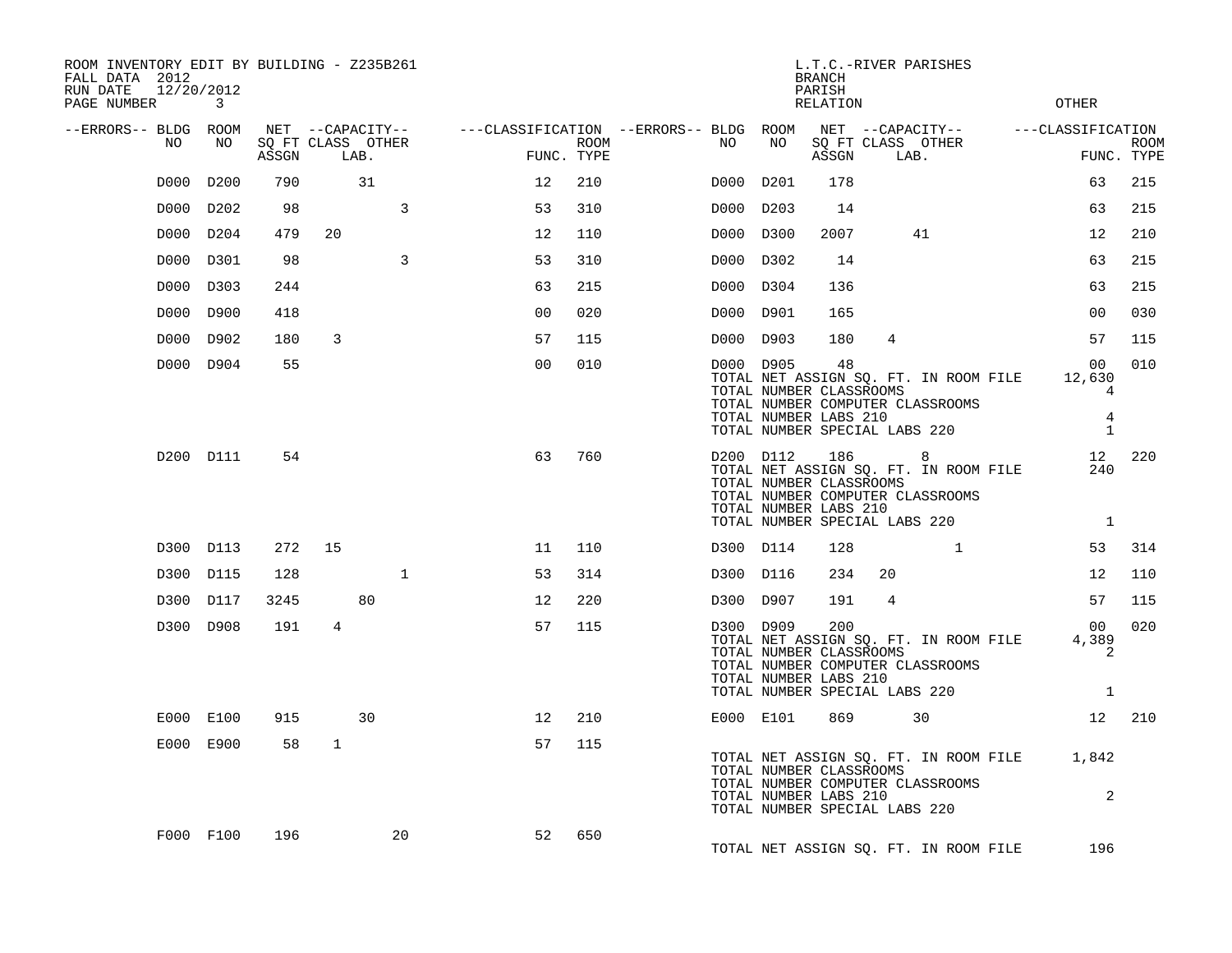| ROOM INVENTORY EDIT BY BUILDING - Z235B261<br>2012<br>FALL DATA<br>12/20/2012<br>RUN DATE<br>PAGE NUMBER | 4           |       |                                               |                                   |                           |    |                | L.T.C.-RIVER PARISHES<br><b>BRANCH</b><br>PARISH<br>RELATION                                                                                                            |      | OTHER             |                    |
|----------------------------------------------------------------------------------------------------------|-------------|-------|-----------------------------------------------|-----------------------------------|---------------------------|----|----------------|-------------------------------------------------------------------------------------------------------------------------------------------------------------------------|------|-------------------|--------------------|
| --ERRORS-- BLDG<br>NO.                                                                                   | ROOM<br>NO. | ASSGN | NET --CAPACITY--<br>SQ FT CLASS OTHER<br>LAB. | ---CLASSIFICATION --ERRORS-- BLDG | <b>ROOM</b><br>FUNC. TYPE | NO | ROOM<br>NO     | NET --CAPACITY--<br>SQ FT CLASS OTHER<br>ASSGN<br>TOTAL NUMBER CLASSROOMS<br>TOTAL NUMBER COMPUTER CLASSROOMS<br>TOTAL NUMBER LABS 210<br>TOTAL NUMBER SPECIAL LABS 220 | LAB. | ---CLASSIFICATION | ROOM<br>FUNC. TYPE |
|                                                                                                          | G000 G100   | 1426  | 30                                            | 12                                | 110                       |    | G000 G200 1426 | 30<br>TOTAL NET ASSIGN SQ. FT. IN ROOM FILE<br>TOTAL NUMBER CLASSROOMS<br>TOTAL NUMBER COMPUTER CLASSROOMS<br>TOTAL NUMBER LABS 210<br>TOTAL NUMBER SPECIAL LABS 220    |      | 2,852<br>2        | 12 110             |
|                                                                                                          | H000 H100   | 1056  | 30                                            | 12                                | 210                       |    |                | TOTAL NET ASSIGN SQ. FT. IN ROOM FILE<br>TOTAL NUMBER CLASSROOMS<br>TOTAL NUMBER COMPUTER CLASSROOMS<br>TOTAL NUMBER LABS 210<br>TOTAL NUMBER SPECIAL LABS 220          |      | 1,056             |                    |